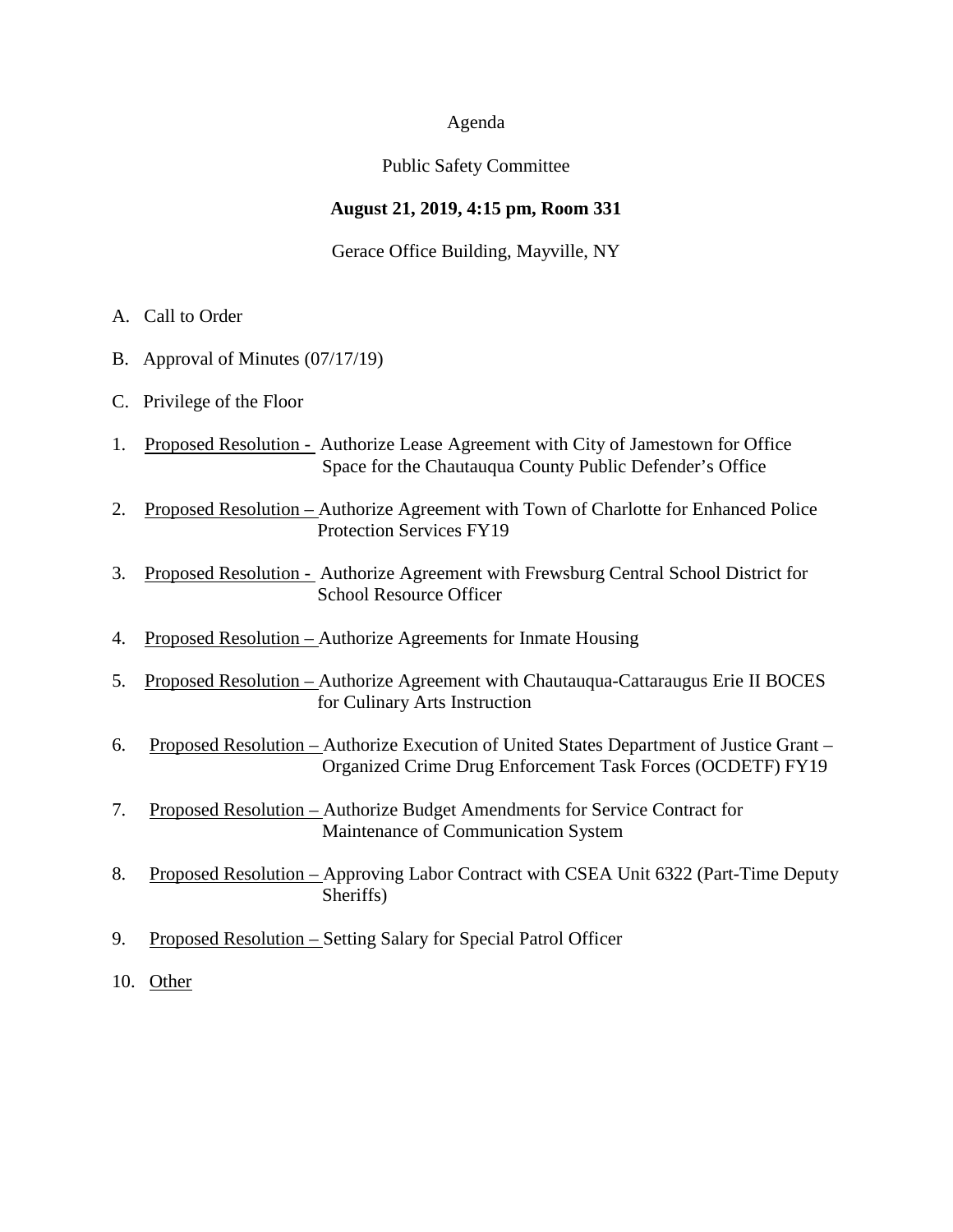NLB by JPR 7/31/19 ABC 8/1/19 SMA 8/2/19 KMD 8/4/19 KLC 8/5/19 GMB 8/5/19

**TITLE:** Authorize Lease Agreement with City of Jamestown for Office Space for the Chautauqua County Public Defender's Office

**BY:** Public Safety and Audit & Control Committees:

**AT THE REQUEST OF:** County Executive George M. Borrello:

WHEREAS, the County leased approximately 324 square feet of office space on the third floor of the City of Jamestown Municipal Building, 200 East Third Street, Jamestown, for use by the Chautauqua County Public Defender's Office; and

WHEREAS, the lease recently expired; and

WHEREAS, lease expenses were included in the 2019 Budget; and

WHEREAS, it would be advantageous for the County of Chautauqua to renew the lease with the City of Jamestown; and

WHEREAS, negotiations were undertaken to obtain a renewed lease agreement mutually beneficial to the County of Chautauqua and the City of Jamestown; therefore, be it

RESOLVED, That the County Executive is hereby authorized and empowered to execute a lease agreement with the City of Jamestown upon the following terms and conditions:

| 1.) |                | Premises. Approximately 324 square feet of office space on the third floor |
|-----|----------------|----------------------------------------------------------------------------|
|     |                | of the City of Jamestown Municipal Building.                               |
| 2.) | Term.          | January 1, 2019, through December 31, 2022.                                |
| 3.) | Rent.          | The rent shall be as follows:                                              |
|     |                | \$325.00 per month commencing on January 1, 2019, through                  |
|     |                | December 31, 2020.                                                         |
|     |                | \$350.00 per month commencing on January 1, 2021, through                  |
|     |                | December 31, 2021.                                                         |
|     |                | \$375.00 per month commencing on January 1, 2022, through                  |
|     |                | December 31, 2022.                                                         |
|     | 4.) Utilities. | The City shall be responsible for all utilities, including heat.           |
|     |                | The County shall be responsible for the cost of phone, computer,           |
|     |                | cable, and internet services, and installation fees.                       |
|     | $5.)$ Other.   | As negotiated by the County Executive.                                     |

# **\_\_\_\_\_\_\_\_\_\_\_\_\_APPROVED \_\_\_\_\_\_\_\_\_\_\_\_\_VETOES (VETO MESSAGE ATTACHED)**

**\_\_\_\_\_\_\_\_\_\_\_\_\_\_\_\_\_\_\_\_\_\_\_\_\_\_\_\_\_\_\_\_\_\_\_\_ \_\_\_\_\_\_\_\_\_\_\_\_\_**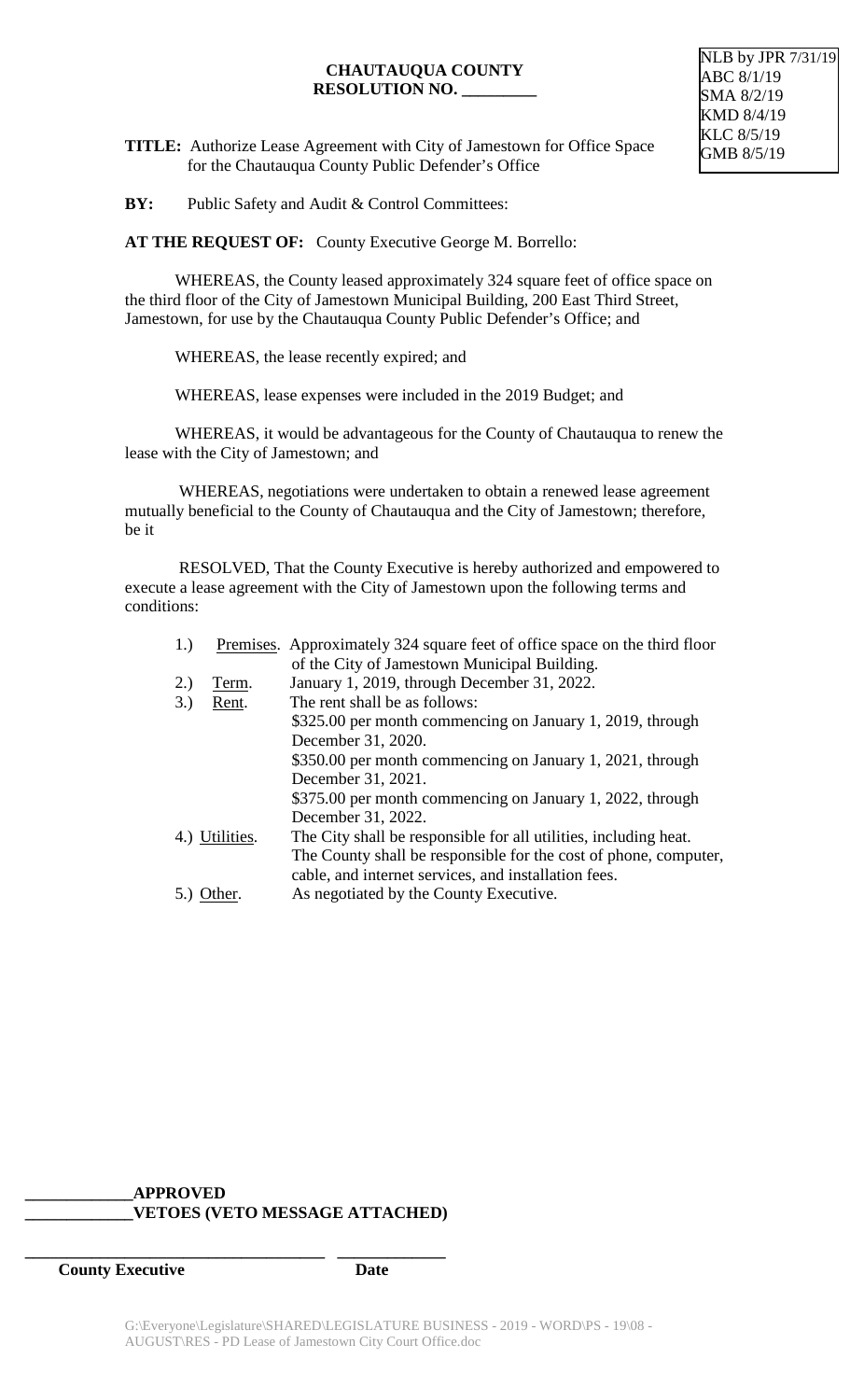**TITLE:** Authorize Agreement with Town of Charlotte for Enhanced Police Protection Services FY19

DWB 5/24/19 TMT 5/29/19 SMA 5/29/19 KMD 5/29/19 KLC 7/23/19 GMB 7/24/19

**BY:** Public Safety and Audit & Control Committees:

**AT THE REQUEST OF:** County Executive George M. Borrello:

WHEREAS, the Town of Charlotte has requested the Chautauqua County Office of the Sheriff provide enhanced police services within the geographic boundaries of the Township during the remainder of the 2019 calendar year; and

WHEREAS, the Chautauqua County Sheriff has negotiated a tentative agreement with the Town of Charlotte for the period of June 1, 2019 through December 31, 2019 for an estimated cost not to exceed \$4,500.00 based on an hourly rate of at least \$40.38 and a holiday hourly rate of at least \$50.81; and

WHEREAS, execution of an agreement with the Town of Charlotte will not require use of local funds because revenues received from the agreement will cover additional expenditures incurred by the County; now therefore be it

RESOLVED, That the County Executive is hereby authorized and empowered to execute an agreement with the Town of Charlotte for enhanced police services as set forth above with revenues to be credited to account A.3110.R226.0000.

# **\_\_\_\_\_\_\_\_\_\_\_\_\_APPROVED \_\_\_\_\_\_\_\_\_\_\_\_\_VETOES (VETO MESSAGE ATTACHED)**

**\_\_\_\_\_\_\_\_\_\_\_\_\_\_\_\_\_\_\_\_\_\_\_\_\_\_\_\_\_\_\_\_\_\_\_\_ \_\_\_\_\_\_\_\_\_\_\_\_\_**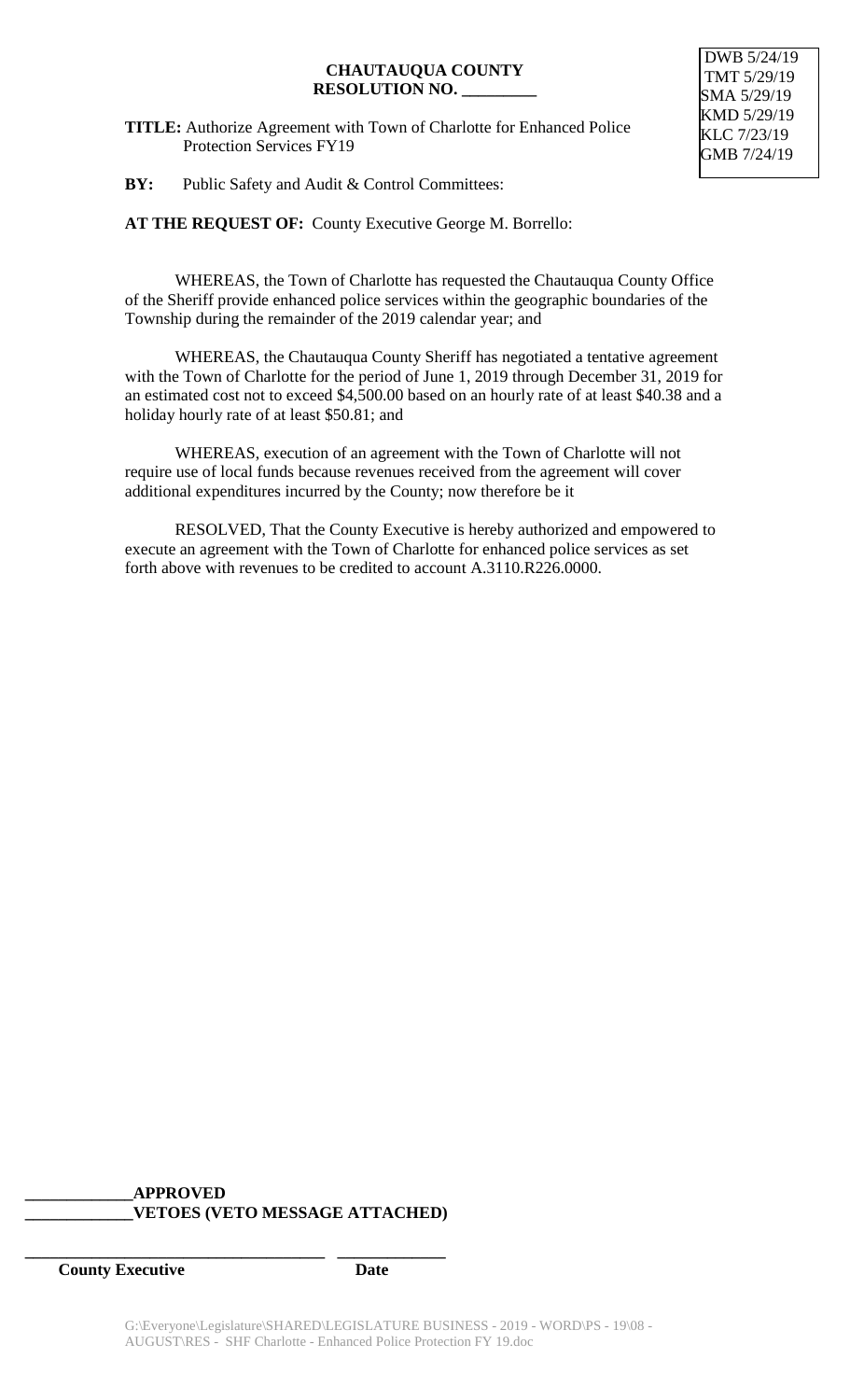**TITLE:** Authorize Agreement with Frewsburg Central School District for School Resource Officer

DWB 8/6/2019 TMT 8/6/2019 SMA 8/7/19 KMD 8/7/19 KLC 8/7/19 GMB 8/12/19

**BY:** Public Safety and Audit & Control Committees:

**AT THE REQUEST OF:** County Executive George M. Borrello:

WHEREAS, the Frewsburg Central School District has requested the Chautauqua County Office of the Sheriff provide a School Resource Officer during the term of September 1, 2019 through August 31, 2020; and

WHEREAS, the Chautauqua County Office of the Sheriff has negotiated a tentative agreement with Frewsburg Central School District to provide a certified School Resource Officer for the 2019-2020 school year at a total cost of \$87,321; and

WHEREAS, this is a new contract and is not included in the 2019 Budget but will be included in the 2020 Budget; now therefore be it

RESOLVED, That the County Executive is hereby authorized and empowered to execute an agreement with Frewsburg Central School District for the purpose of providing a School Resource Officer for the 2019-2020 school year as set forth above; and be it further

RESOLVED, That the Director of Finance is hereby authorized and directed to make the following changes to the 2019 budget:

#### INCREASE APPROPRIATION ACCOUNTS:

| $A.3110$       | Personal Services – Sheriff | \$19,338 |
|----------------|-----------------------------|----------|
| $A.3110$ 8     | Employee Benefits – Sheriff | \$6,515  |
| $A.3110.---.4$ | Contractual – Sheriff       | \$3,255  |
|                | Total                       | \$29,108 |
|                |                             |          |

INCREASE REVENUE ACCOUNT:

A.3110.----.R226.0000 Shared Services – Chrgs: Oth Gov-Pub Safety \$29,108

#### **\_\_\_\_\_\_\_\_\_\_\_\_\_APPROVED \_\_\_\_\_\_\_\_\_\_\_\_\_VETOES (VETO MESSAGE ATTACHED)**

**\_\_\_\_\_\_\_\_\_\_\_\_\_\_\_\_\_\_\_\_\_\_\_\_\_\_\_\_\_\_\_\_\_\_\_\_ \_\_\_\_\_\_\_\_\_\_\_\_\_**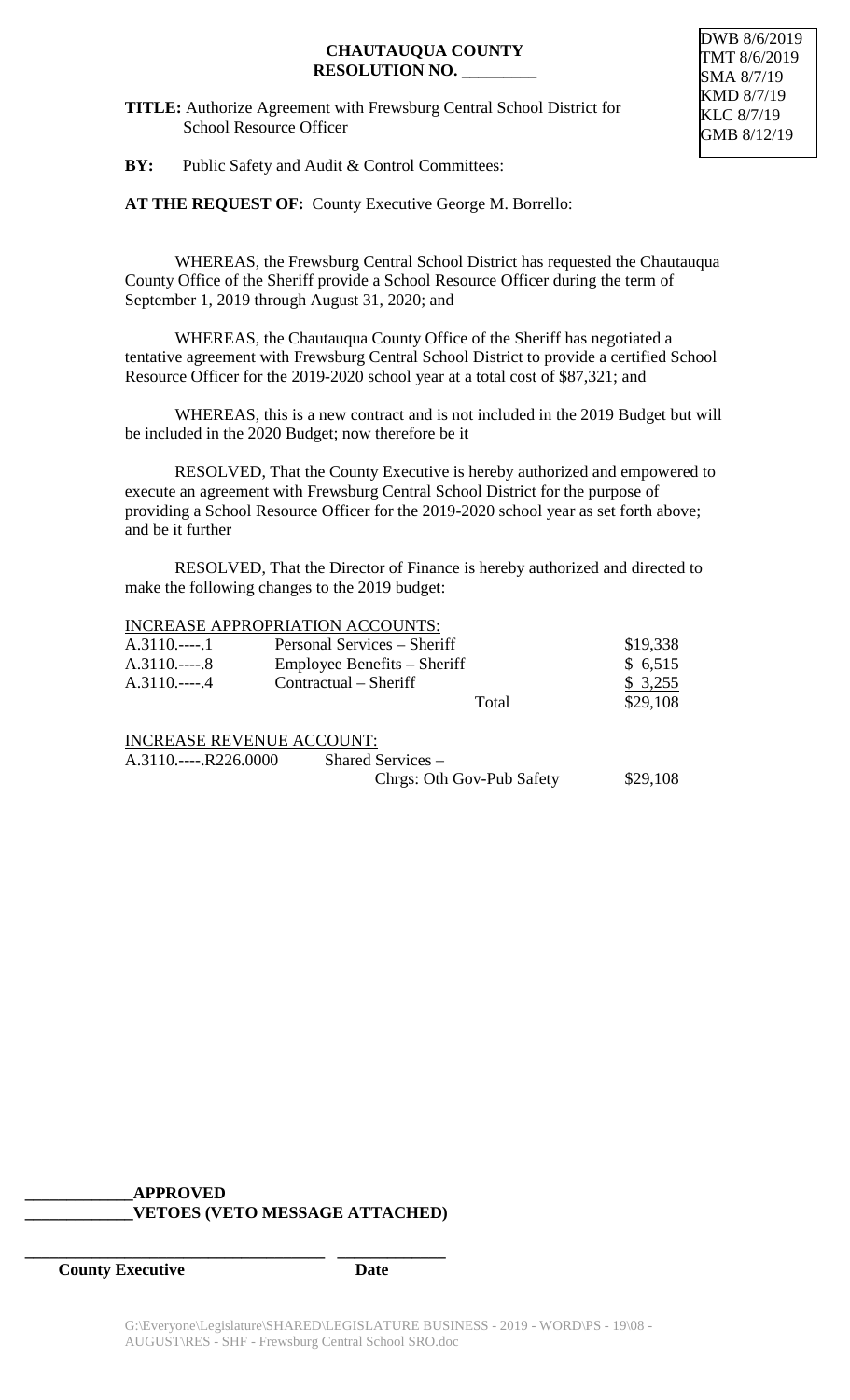**TITLE:** Authorize Agreements for Inmate Housing

**BY:** Public Safety and Audit & Control Committee:

**AT THE REQUEST OF:** County Executive George M. Borrello:

WHEREAS the Chautauqua County Sheriff's Office historically has had agreements with other law enforcement agencies, federal and state, for the housing of prisoners, and

 WHEREAS such agreements have included the housing of Chautauqua County inmates in other facilities or the housing of other jurisdiction's inmates in the Chautauqua County Jail, and

 WHEREAS, such agreements follow a standard format wherein a per diem rate per prisoner and the obligations of the housing and originating agencies are clarified, and

 WHEREAS, most such agreements are often budget neutral or have minimal financial impact on the county revenues or expenditures, and

 WHEREAS, such reoccurring agreements are often already contemplated in annual budgeting, therefore be it

 RESOLVED, That the County Legislature authorizes the County Executive to enter into inter-municipal or intergovernmental contracts for housing of prisoners as long as such operations were part of the adopted budget, without further action of the County Legislature, and further be it

 RESOLVED, That the Sheriff's Department shall report the execution of any such agreement to the Public Safety Committee at or before their next scheduled meeting.

**\_\_\_\_\_\_\_\_\_\_\_\_\_APPROVED \_\_\_\_\_\_\_\_\_\_\_\_\_VETOES (VETO MESSAGE ATTACHED)**

\_\_\_\_\_\_\_\_\_\_\_\_\_\_\_\_\_\_\_\_\_\_\_\_\_\_\_\_\_\_\_\_\_\_ \_\_\_\_\_\_\_\_\_\_\_\_\_\_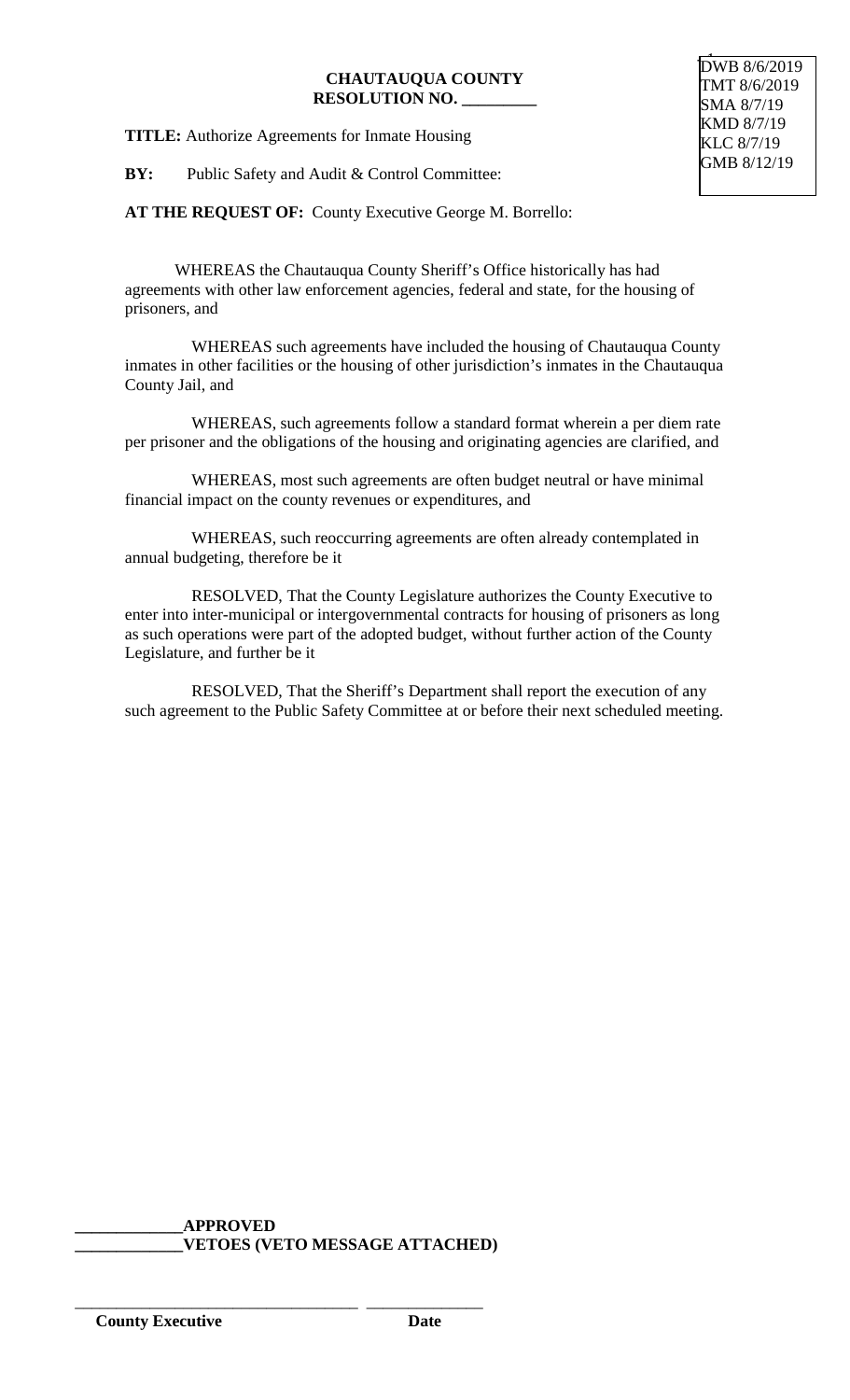**TITLE:** Authorize Agreement with Chautauqua-Cattaraugus Erie II BOCES for Culinary Arts Instruction

**BY:** Public Safety and Audit & Control Committees:

**AT THE REQUEST OF:** County Executive George M. Borrello:

WHEREAS, Chautauqua County is required pursuant to the New York State Correction Law and Education Law to provide appropriate educational services to eligible inmates housed at the County Jail; and

WHEREAS, Chautauqua-Cattaraugus Erie II BOCES has successfully administered various education programs at the jail, and has the ability to oversee a culinary arts program; and

WHEREAS, Chautauqua County desires to offer a culinary arts program to eligible inmates in an effort to assist such inmates in obtaining gainful employment when released from jail, and has negotiated a tentative agreement with BOCES for the period of August 1, 2019 through July 31, 2020, with payments to be made by BOCES to the County of Chautauqua for a total sum not to exceed \$37,051; and

WHEREAS, an appropriate portion of the revenue from this agreement is included in the 2019 budget and will be included in the 2020 budget; now therefore be it

RESOLVED, That the County Executive is hereby authorized and empowered to execute an agreement with Chautauqua-Cattaraugus Erie II BOCES for a culinary arts instruction program.

**\_\_\_\_\_\_\_\_\_\_\_\_\_APPROVED \_\_\_\_\_\_\_\_\_\_\_\_\_VETOES (VETO MESSAGE ATTACHED)**

\_\_\_\_\_\_\_\_\_\_\_\_\_\_\_\_\_\_\_\_\_\_\_\_\_\_\_\_\_\_\_\_\_\_ \_\_\_\_\_\_\_\_\_\_\_\_\_\_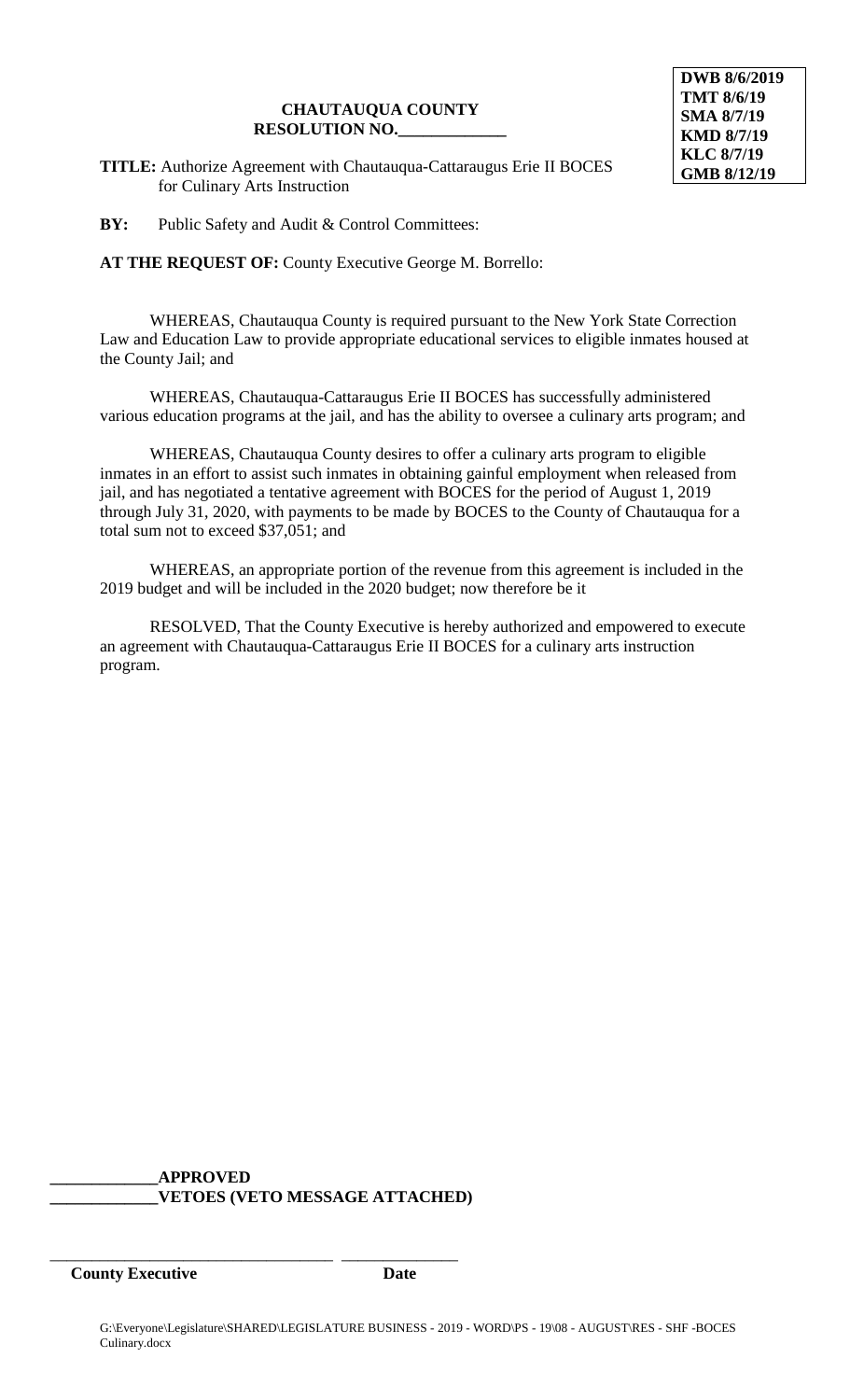**TITLE:** Authorize Execution of United States Department of Justice Grant – Organized Crime Drug Enforcement Task Forces (OCDETF) FY19

**BY:** Public Safety and Audit & Control Committees:

AT THE REQUEST OF: George M. Borrello, County Executive:

WHEREAS, the Chautauqua County Office of the Sheriff received notice the United States Department of Justice has approved an agreement for compensation of State and Local Overtime directly related to specific Drug Task Force operations; and

WHEREAS, the United States Department of Justice will provide funding in the amount of \$10,000.00, with no local funds, for contract period from June 1, 2019 to September 30, 2019; and

WHEREAS, this grant is new to the Chautauqua County Office of the Sheriff and is not currently included in the 2019 Budget; now therefore be it

RESOLVED, That the County Executive is authorized to execute an agreement with the United States Department of Justice to secure the grant funding as set forth above, and also be it

RESOLVED, That the Director of Finance is hereby authorized and directed to make the following changes to the 2019 Budget:

## INCREASE APPROPRIATION ACCOUNTS:

| $A.3110$ 1<br>$A.3110.---8$      | Personal Services – Sheriff<br>Employee Benefits – Sheriff | \$6,757<br>\$3,243 |
|----------------------------------|------------------------------------------------------------|--------------------|
|                                  | Total:                                                     | \$10,000           |
| <b>INCREASE REVENUE ACCOUNT:</b> |                                                            |                    |
| $A.3110$ R432.4000               | Federal Aid--Drug Control Programs                         | \$10,000           |

**\_\_\_\_\_\_\_\_\_\_\_\_\_APPROVED \_\_\_\_\_\_\_\_\_\_\_\_\_VETOES (VETO MESSAGE ATTACHED)**

\_\_\_\_\_\_\_\_\_\_\_\_\_\_\_\_\_\_\_\_\_\_\_\_\_\_\_\_\_\_\_\_\_\_ \_\_\_\_\_\_\_\_\_\_\_\_\_\_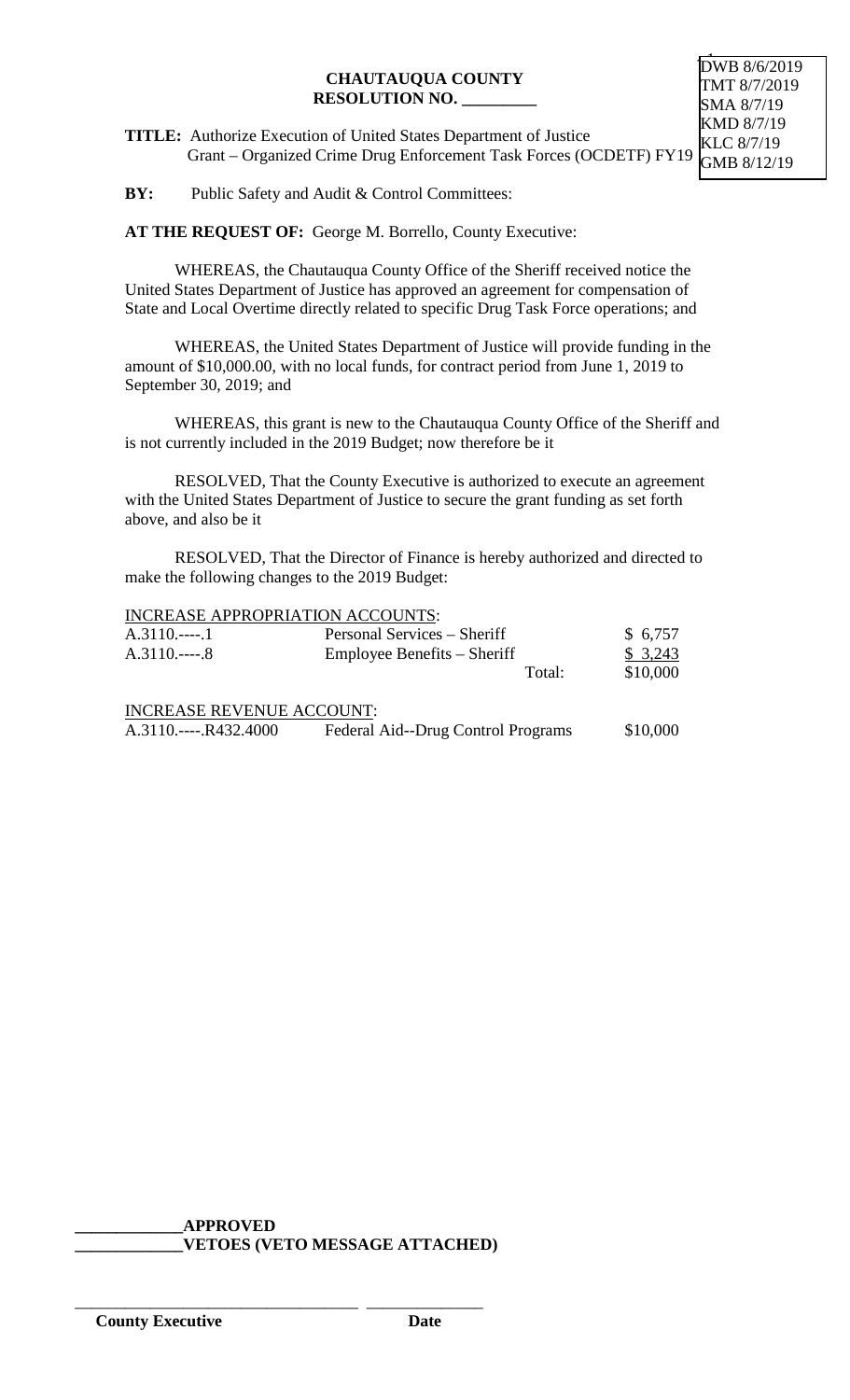**TITLE:** Authorize Budget Amendments for Service Contract for Maintenance of Communication Systems

**BY:** Public Safety and Audit & Control Committees:

**AT THE REQUEST OF:** County Executive George M. Borrello:

WHEREAS, the Chautauqua County Office of the Sheriff is the recipient of grant funding for State Interoperable Communications initiatives; and

WHEREAS, Chautauqua County and Motorola Solutions, Inc. are parties to service agreements which deliver emergency communications to the public and first responders; and

WHEREAS, this agreement is for a maintenance service agreement for the upkeep and maintenance of these vital public safety networks for the period June 1, 2019 to May 31, 2027; and

WHEREAS, this agreement, totaling \$2,856,640.19, will be fully reimbursed through State Interoperable Communications Grant funds with no additional cost to the County; and

WHEREAS, this is a new expense that is not included in the 2019 budget; now therefore be it

RESOLVED, That the Director of Finance is hereby authorized and directed to make the following changes to the 2019 Budget:

|                           | INCREASE APPROPRIATION ACCOUNT:               |           |
|---------------------------|-----------------------------------------------|-----------|
| A.3020.PSCN.4             | Contractual – Pub Sfty Communications Network | \$331,492 |
|                           |                                               |           |
| INCREASE REVENUE ACCOUNT: |                                               |           |
| A.3020.PSCN.R438.9        | Federal Aid--Other Public Safety Aid          | \$331,492 |

# **\_\_\_\_\_\_\_\_\_\_\_\_\_APPROVED**

\_\_\_\_\_\_\_\_\_\_\_\_\_\_\_\_\_\_\_\_\_\_\_\_\_\_\_\_\_\_\_\_\_\_ \_\_\_\_\_\_\_\_\_\_\_\_\_\_

**\_\_\_\_\_\_\_\_\_\_\_\_\_VETOES (VETO MESSAGE ATTACHED)**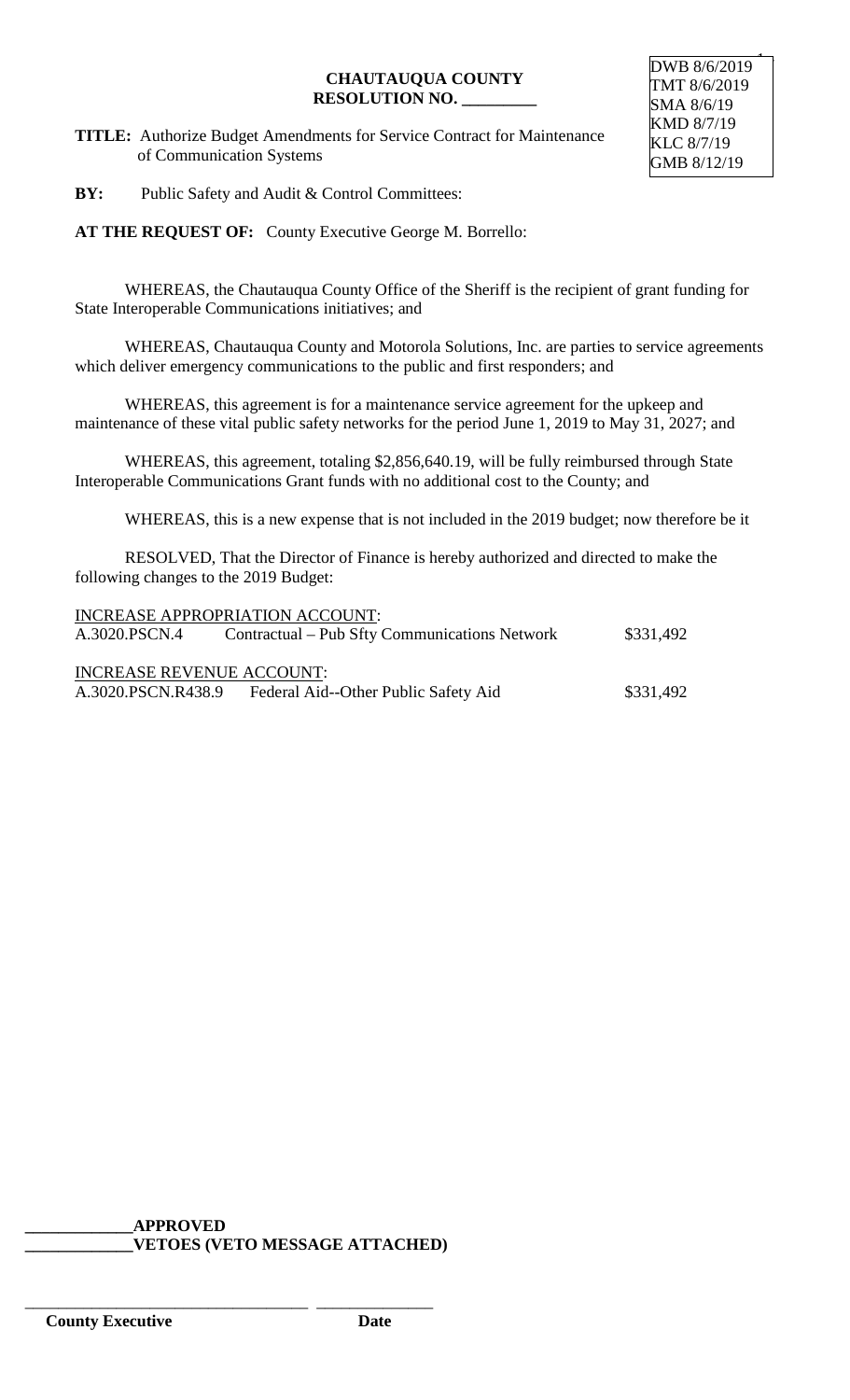## **TITLE**: Approving Labor Contract with CSEA Unit 6322 (Part-Time Deputy Sheriffs)

**BY:** Administrative Services, Public Safety and Audit & Control Committees:

**AT THE REQUEST OF**: County Executive George M. Borrello:

WHEREAS, the County of Chautauqua and CSEA Unit 6322 have reached a tentative agreement for the period January 1, 2019, through December 31, 2021; and

WHEREAS, pursuant to Section 2.05(g) of the Chautauqua County Charter, the County Legislature must approve all labor contracts; therefore be it

RESOLVED, That the Chautauqua County Legislature hereby approves the tentative agreement between the County and CSEA Unit 6322 to include salary increases of two percent (2%) for 2019 retroactive to January 1, 2019; three percent (3%) for 2020; and two percent (2%) for 2021; and be it further

RESOLVED, That the County Executive is authorized and empowered to execute all necessary documents and agreements to effectuate the new labor agreement with CSEA Unit 6322.

#### **\_\_\_\_\_\_\_\_\_\_\_\_\_APPROVED \_\_\_\_\_\_\_\_\_\_\_\_\_VETOES (VETO MESSAGE ATTACHED)**

**\_\_\_\_\_\_\_\_\_\_\_\_\_\_\_\_\_\_\_\_\_\_\_\_\_\_\_\_\_\_\_\_\_\_\_\_ \_\_\_\_\_\_\_\_\_\_\_\_\_**